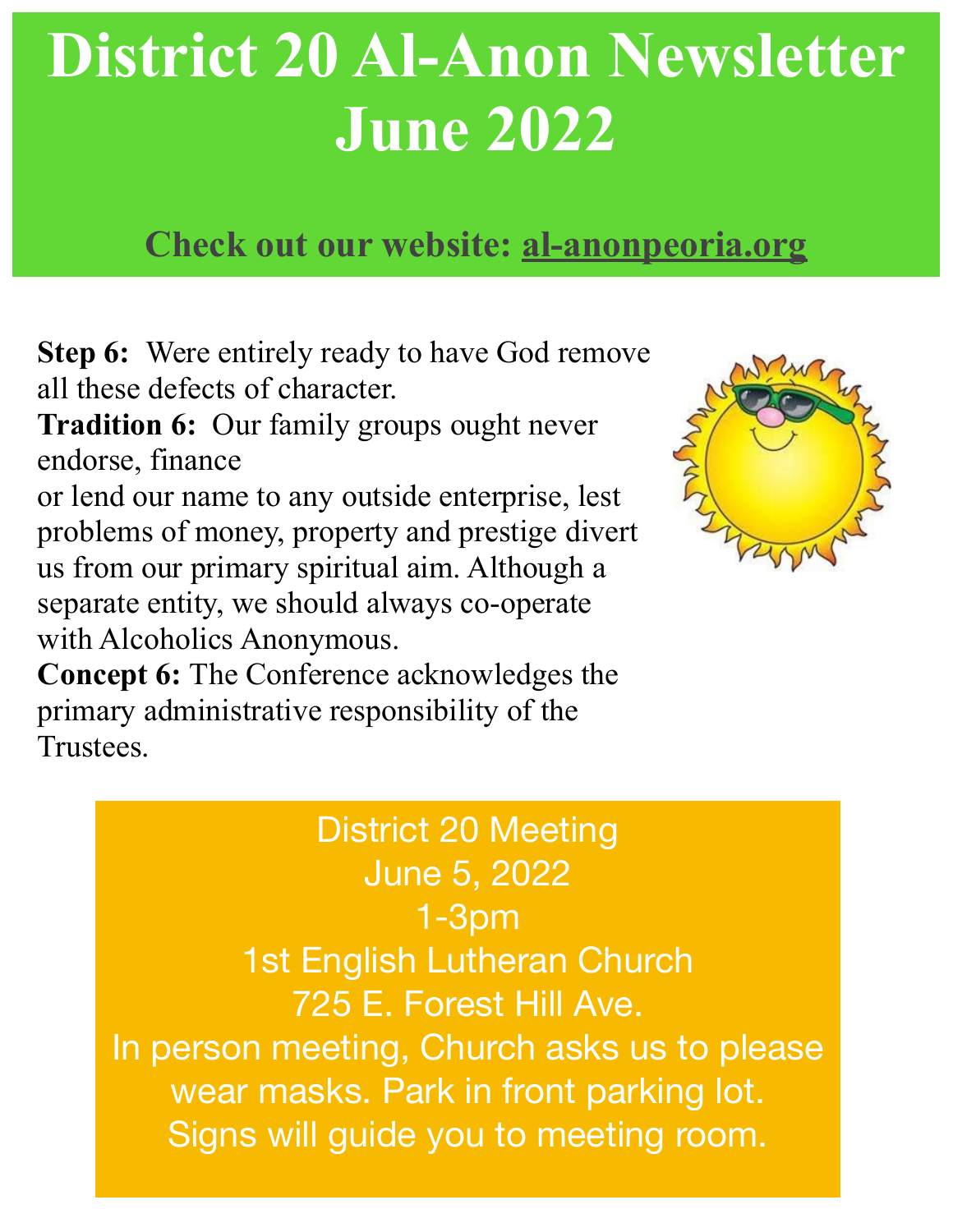#### Mary's Musings

People pleasing and peace making was my task growing up. In a family with 6 siblings, someone was always upset. I found a way to fix that. I hated conflict, so I took it in my hands to make everybody feel good. Doing this helped me distract myself from own feelings.Consequently I had to look to others for approval.

This way of living grows old. Relying on others to tell me I was worthy gets exhausting. I thought I was filling a hole in my heart, but those good feelings didn't last. Constantly taking actions in order to feel approval was taking away any serenity I had. I was also giving away my power; in essence I was living as if every human in my life was my Higher Power, giving away my own spiritual life.

Al-Anon is such a miracle in my life. I learned that I had to find myself, take care of myself, get to know who I am. I also learned that being a people pleaser isn't all bad. It's just when I take it to the extreme , I end up harming myself. Changing habits of a lifetime will not happen